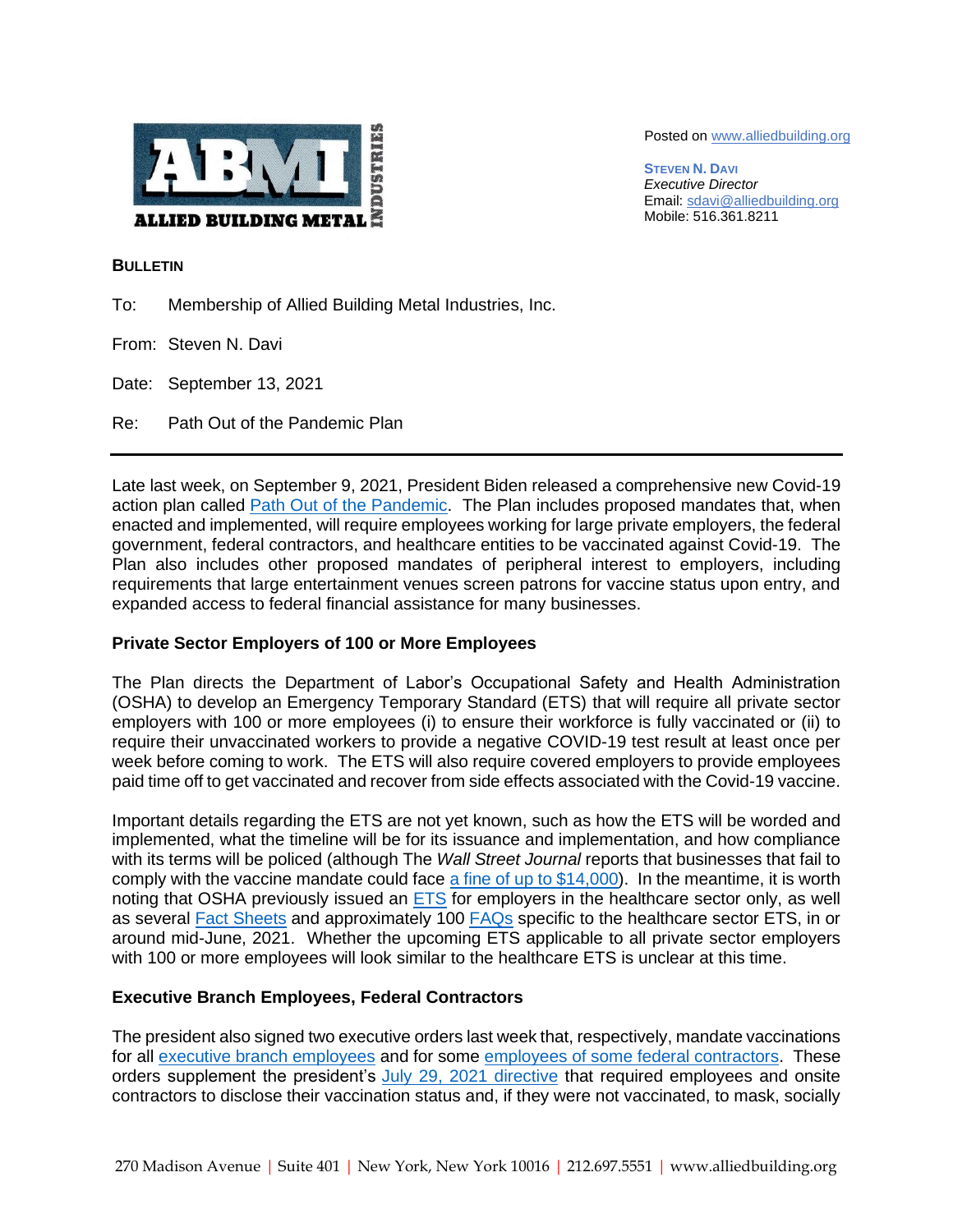distance, and undergo regular testing. The new orders eliminate the testing option for those who are not vaccinated unless they receive an approved exemption.

The newly-created Safer Federal Workforce Task Force has been ordered to issue guidance by September 24 regarding exactly what is going to be required of federal contractors in this context. Whatever requirements are established by the Task Force will "apply to any workplace locations (as specified by the guidance) in which an individual is working on or in connection with a Federal Government contract or contract-like instrument."

# **Healthcare Employers**

The president's Plan also provides that the Centers for Medicare and Medicaid Services (CMS) will begin requiring vaccinations for workers in most health care settings that receive Medicare or Medicaid reimbursement, including but not limited to hospitals, dialysis facilities, ambulatory surgical settings, and home health agencies.

## **Large Entertainment Venues Must Require Proof of Vaccine or Negative Test**

The president is also calling on entertainment venues like sports arenas, large concert halls and other venues where large groups gather to require that their patrons be vaccinated or show a negative test upon entry. This provision may serve to preempt or supplement similar state and local orders requiring the same or similar businesses to inquire into patrons' vaccination status, such as [Key to NYC Pass.](https://www1.nyc.gov/site/doh/covid/covid-19-vaccines-keytonyc.page)

## **Expanded Access to Federal Assistance**

The Plan provides for expanded federal financial assistance to certain businesses. Specifically, the Plan would strengthen the Economic Injury Disaster Loan (EIDL) program by, among other improvements, expanding the amount of funding available to any one business from \$500,000 to \$2 million, which can be used to hire and retain employees, purchase equipment or inventory, or pay off higher-interest debt. Moreover, the Plan would improve the Paycheck Protection Program (PPP) by allowing eligible employers with PPP loans of \$150,000 or less a new streamlined approach to seek forgiveness of such debt.

### **Testing**

To expand access to testing, the Plan calls for a federal investment of nearly \$2 billion to procure 280 million rapid and at-home Covid-19 tests, increasing the availability of these tests for employers that require employees to undergo regular testing. Medicaid will also be required to cover at-home tests.

Nonetheless, in many cases, employers that offer employees the option of regular Covid-19 testing in lieu of vaccination could face significant associated costs. In some jurisdictions, including New York, there is the possibility that employees' time spent undergoing Covid-19 tests would be deemed compensable time. And while employers with fewer than 500 employees that offer paid leave for employees to be vaccinated are [entitled to tax credits](https://www.irs.gov/newsroom/employer-tax-credits-for-employee-paid-leave-due-to-covid-19) under the American Rescue Plan, this tax credit provision is only in effect until September 30, 2021, absent another extension. The president's Plan also does not directly address who will pay for regular Covid-19 testing for unvaccinated workers, and neither the Department of Labor nor OSHA has provided details about whether OSHA's upcoming ETS will include guidance or requirements about who is responsible for paying for the tests. As a result, there is an air of uncertainty hovering over the